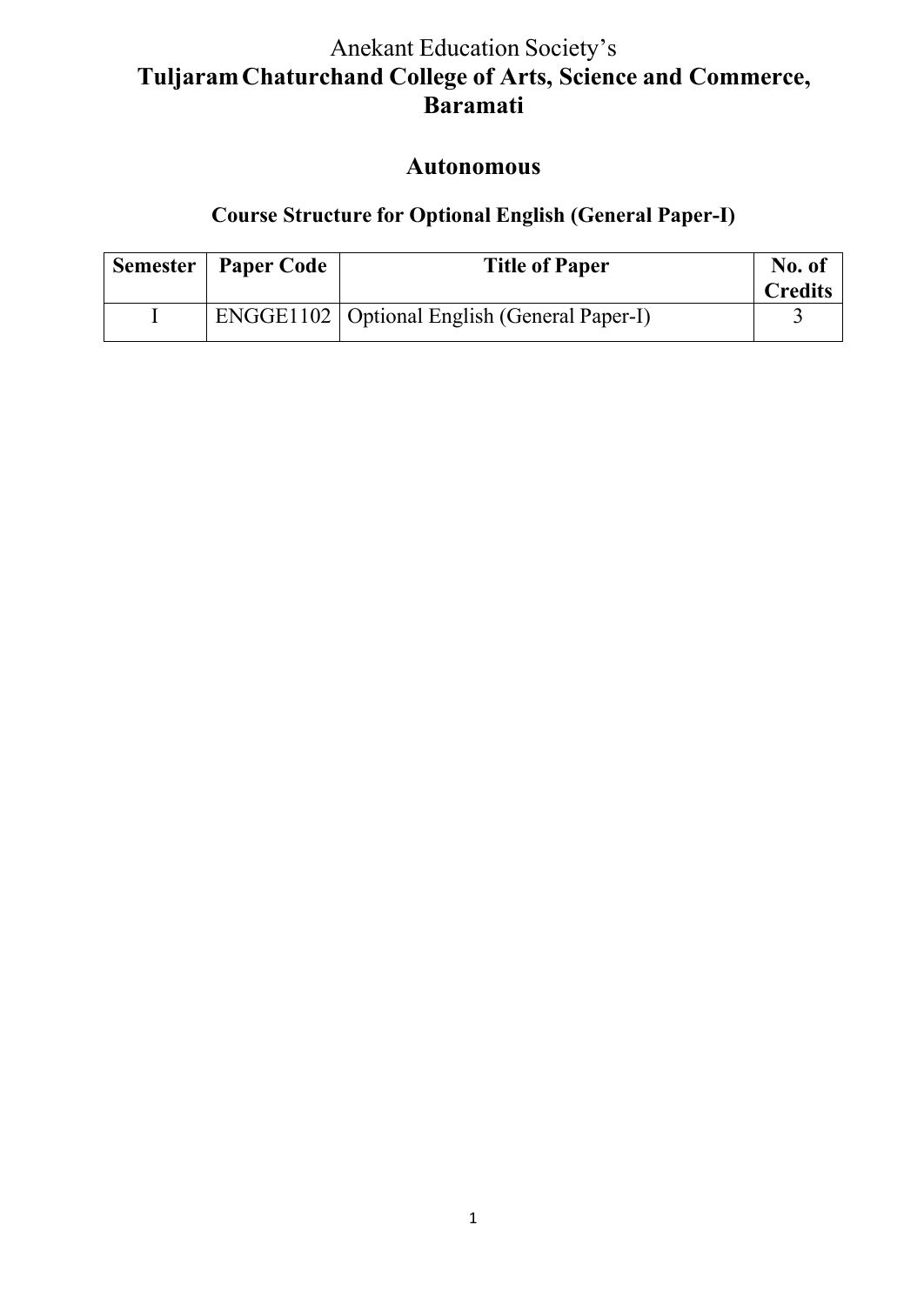## **SYLLABUS (CBCS) FOR F. Y.B. A. Optional English (General Paper-I) (w. e. from June, 2019)**

### **Academic Year 2019-2020**

Class: F.Y.B.A (Semester- I) Paper Code: ENGGE1102 Title of Paper: Optional English (General Paper-I)

Prescribed Text: Interface: English Literature and Language (Board of Editors-Orient

Blackswan)

Credit: 3 No. of lectures: 48

### **A) Learning Objectives:**

1. To expose students to the basics of literature and language

2. To familiarize them with different types of literature in English, the literary devices and terms so that they understand the literary merit, beauty and creative use of language

- 3. To introduce the basic units of language so that they become aware of the technical aspects and their practical usage
- 4. To prepare students to go for detailed study and understanding of literature and language
- 5. To develop integrated view about language and literature in them

#### **Learning Outcome:**

- 1. Students learn the basics of literature and language.
- 2. Students understand the literary merit, beauty and creative use of language. They get familiar with the literary devices and terms.
- 3. Students get acquainted with the technical and practical aspects of language.
- 4. Students are prepared for detailed study and understanding of literature and language.
- 5. Students are developed for an integrated view about language and literature.

#### **TOPICS/CONTENTS:**

#### **UNIT1: Prose - 10 Lectures (10L)**

1. A Lesson My Father Taught Me- A.P.J.Abdul Kalam

2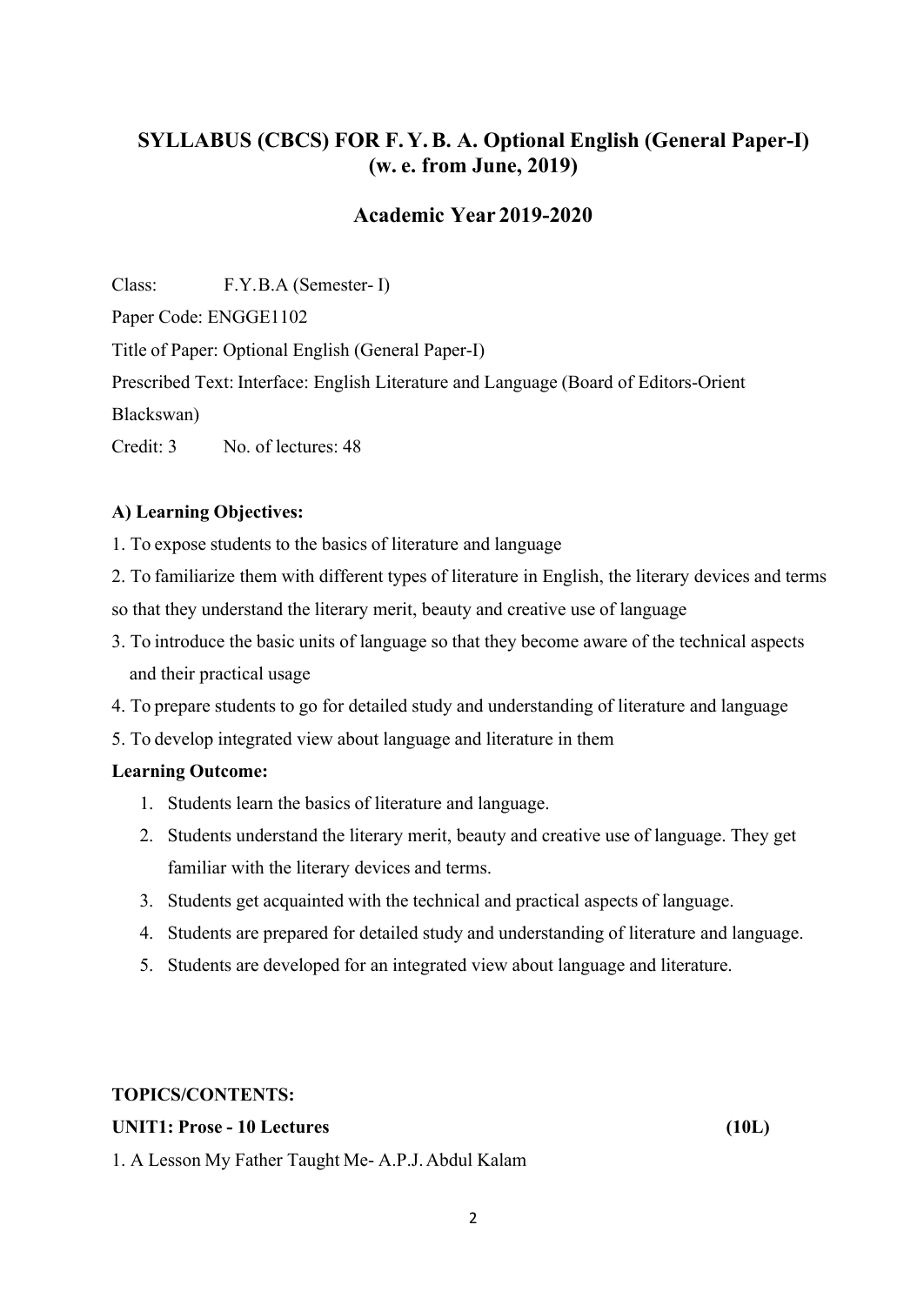| 2. Toasted English - R. K. Narayan                  |       |
|-----------------------------------------------------|-------|
| <b>UNIT2: Short Stories</b>                         | (12L) |
| 1. The Happy Prince – Oscar Wilde                   |       |
| 2. A Day's Wait-Ernest Hemingway                    |       |
| <b>UNIT3: Poetry</b>                                | (12L) |
| 1. All the World's a Stage - William Shakespeare    |       |
| 2. The World is too much with us-William Wordsworth |       |
| 3. The Listeners Walter de la Mare                  |       |
| 4. No Men are Foreign- James Kirkup                 |       |
|                                                     |       |
| <b>UNIT4: Language studies-I</b>                    | (14L) |
| 1. Characteristics of Human Language                |       |

2. Functions of Language

\*\*\*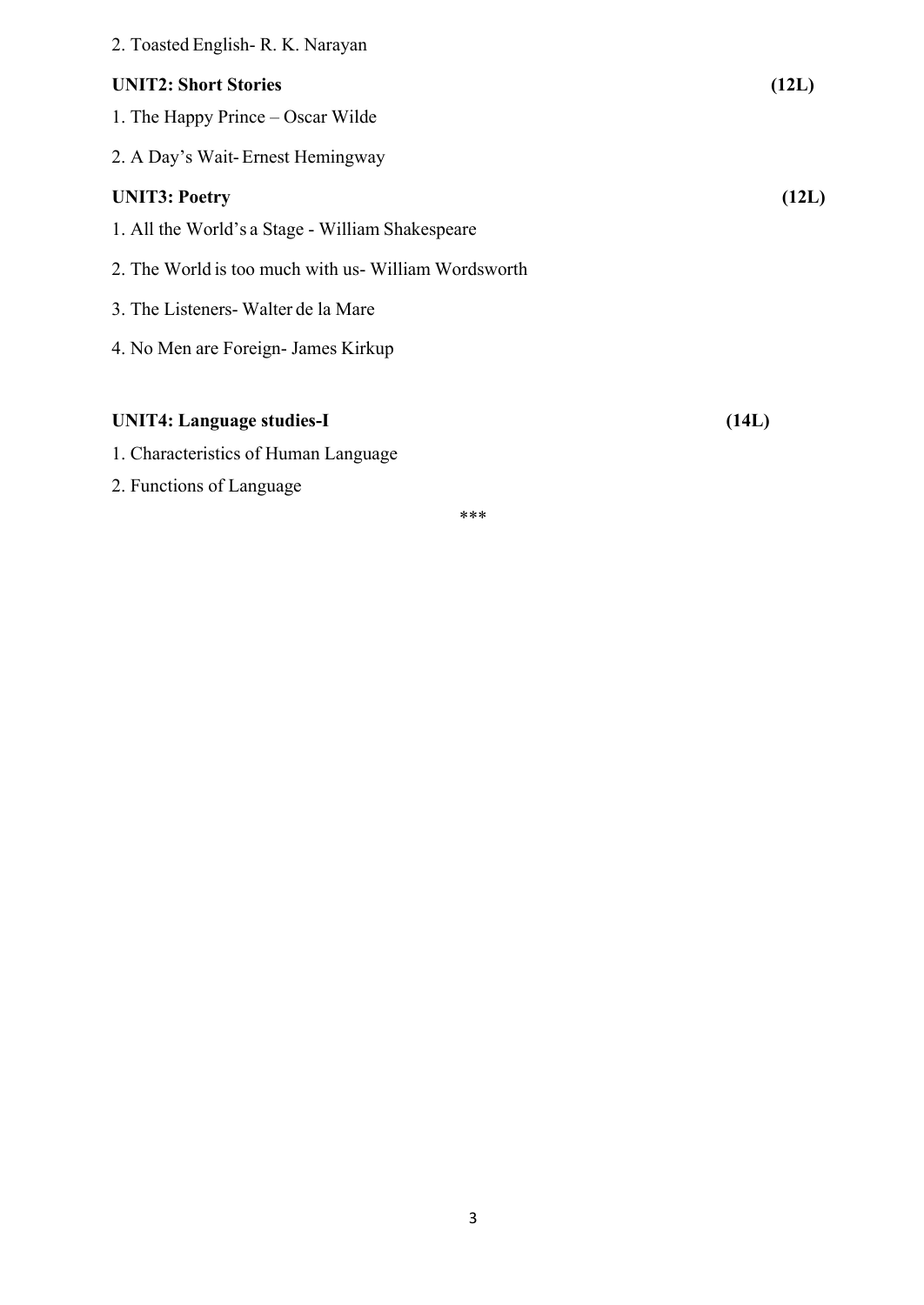# Anekant Education Society's **TuljaramChaturchand College of Arts, Science and Commerce, Baramati**

## **Autonomous**

## **Course Structure for Optional English (General Paper-II)**

| <b>Semester   Paper Code</b> | <b>Title of Paper</b>                                  | No. of<br><b>Credits</b> |
|------------------------------|--------------------------------------------------------|--------------------------|
|                              | <b>ENGGE1202</b>   Optional English (General Paper-II) |                          |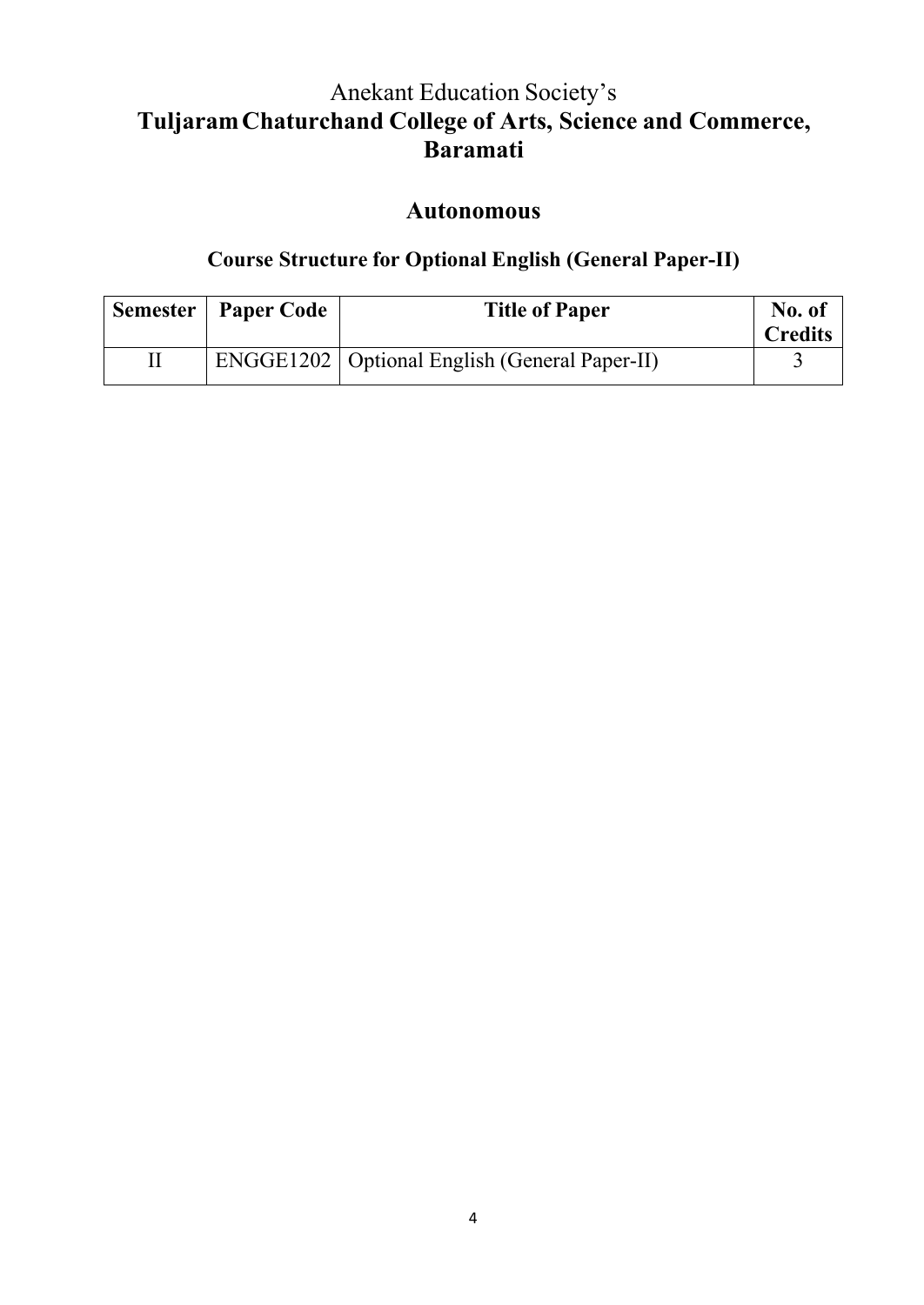## **SYLLABUS (CBCS) FOR F. Y.B. A. Optional English (General Paper-II) (w. e. from June, 2019)**

### **Academic Year 2019-2020**

Class: F.Y.B.A (Semester- II)

Paper Code: ENGGE1202

Title of Paper: Optional English (General Paper-II)

Prescribed Text: Interface: English Literature and Language (Board of Editors-Orient

Blackswan)

Credit: 3 No. of lectures: 48

### **A) Learning Objectives:**

1. To expose students to the basics of literature and language

2. To familiarize them with different types of literature in English, the literary devices and terms so that they understand the literary merit, beauty and creative use of language

3. To introduce the basic units of language so that they become aware of the technical aspects and their practical usage

4.To prepare students to go for detailed study and understanding of literature and language

5.To develop integrated view about language and literature in them

#### **Learning Outcome:**

- 6. Students learn the basics of literature and language.
- 7. Students understand the literary merit, beauty and creative use of language. They get familiar with the literary devices and terms.
- 8. Students get acquainted with the technical and practical aspects of language.
- 9. Students are prepared for detailed study and understanding of literature and language.
- 10. Students are developed for an integrated view about language and literature.

### **TOPICS/CONTENTS:**

| <b>Unit 1: Short Stories</b>                  | (12L) |
|-----------------------------------------------|-------|
| 1. Upper Division Love- Manohar Malgaonkar    |       |
| 2. Marriage is a Private Affair-Chinua Achebe |       |
| <b>Unit 2: Poetry</b>                         | (12L) |
| 1. The Road Not Taken-Robert Frost            |       |